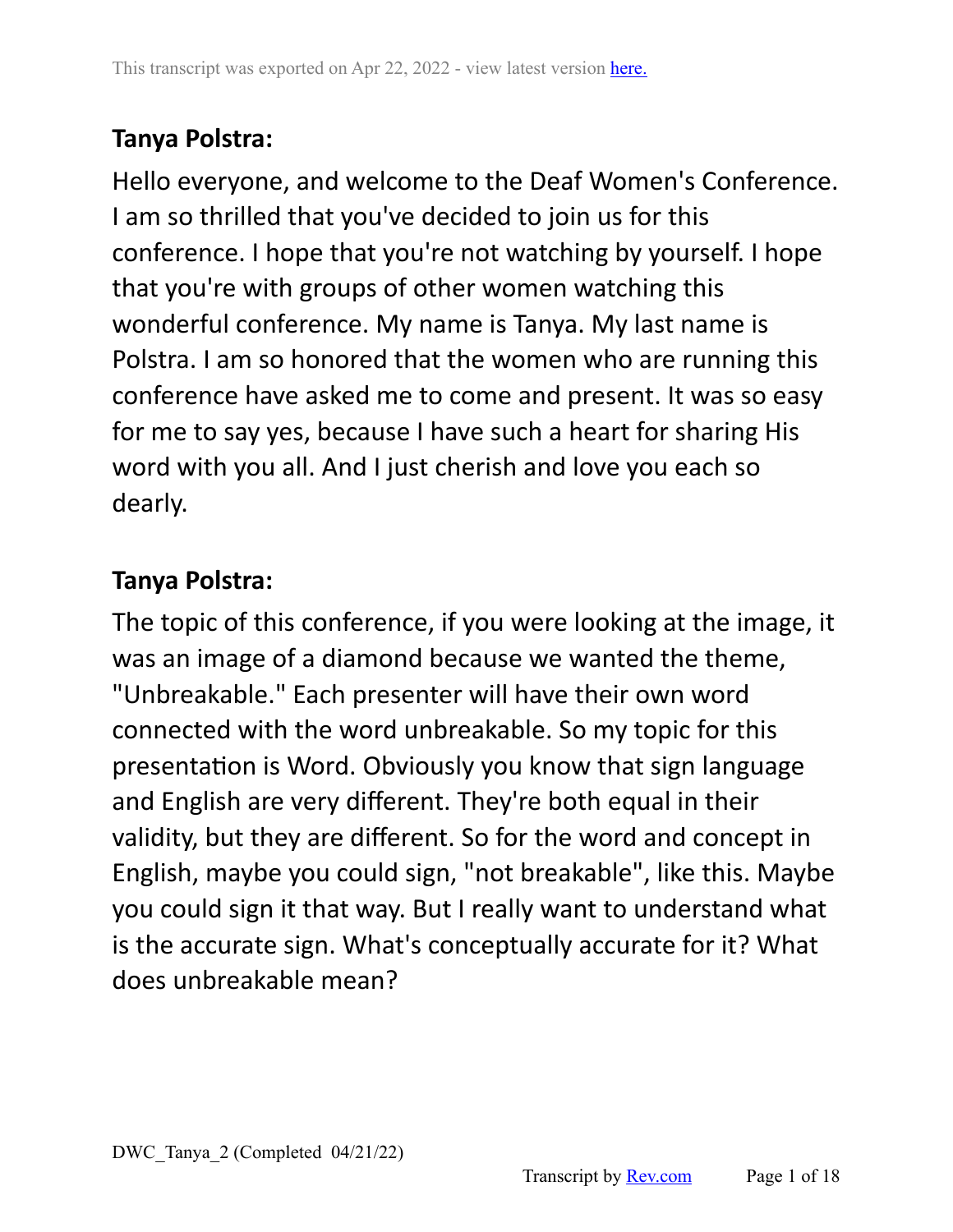So a bunch of us got together and we tried to discuss how to sign it accurately and we wanted to sign it like this. Unbreakable, impossible to damage. And that's one word that I've been thinking about so much, and the word "word" as well. Word like scripture, I feel like there's so much more meaning behind it. The concept is so much deeper. So I wanted to share some scripture with you that hopefully will help you to understand this concept better.

# **Tanya Polstra:**

In Hebrews 4:12, and you can read from the NIV or NLT. It depends on whatever your personal preference is, it says, "For the word of God is living and active." 2 Timothy 3:16-17 it says, "All scripture is God breathed. It's profitable for teaching, reproof, correction and training in righteousness. It helps us discern what's right and wrong." James 1:22, "But be doers of the word, not merely hearers only, deceiving yourselves." Isaiah 40:8, "The grass withers, the flowers fade, but the word of God stands forever." Matthew 24:35, "Heaven and earth will pass away. But the words of the Lord will not pass away." Psalm 119:130, "The unfolding of your words gives us light. It imparts wisdom and understanding to the simple."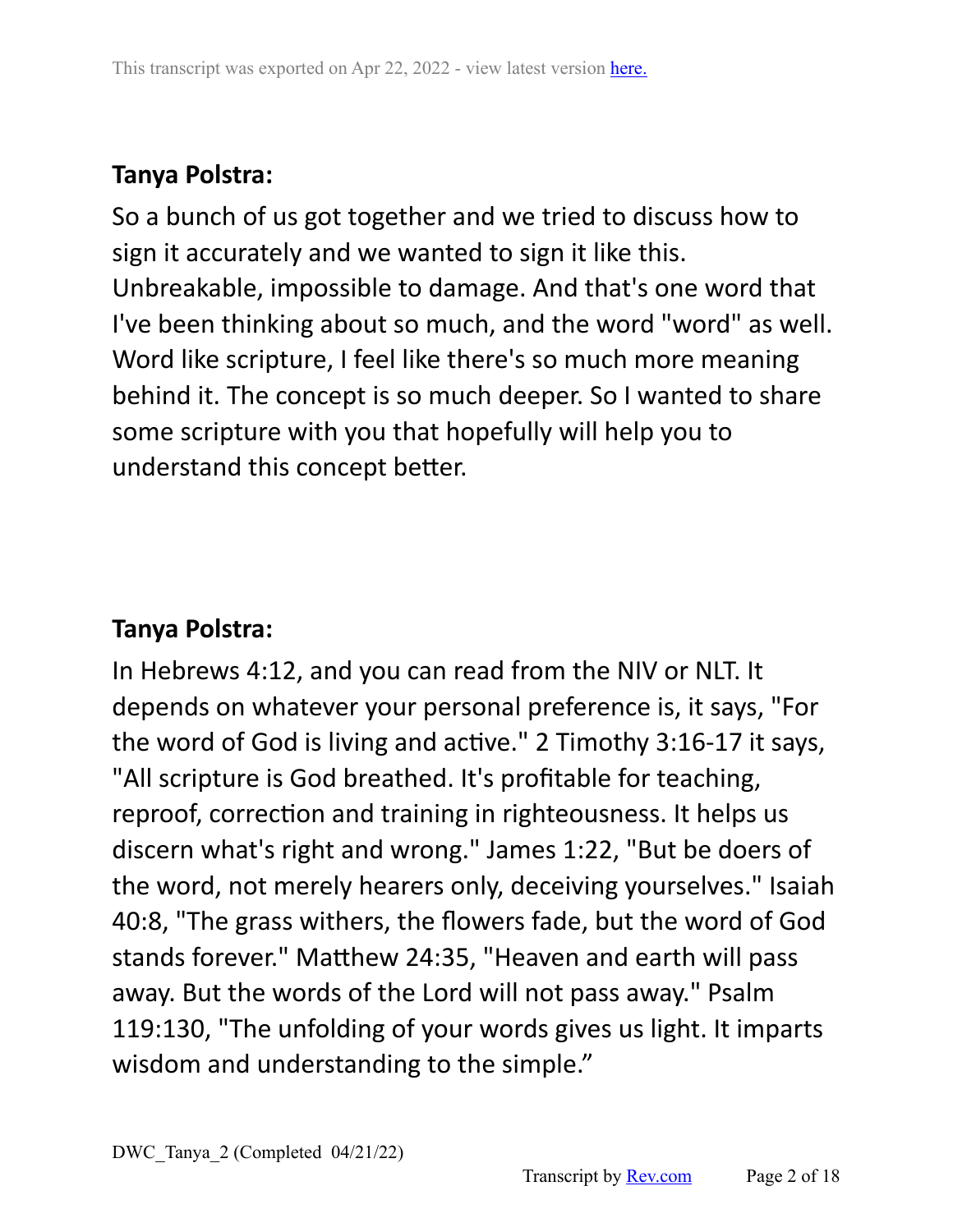All those scriptures that I just mentioned, they make me think. Especially for John 1:1, it talks about in the beginning was the word and the word was with God. And so obviously we know from church from Bible studies, we've talked about this word "word" before, but it's a who, it's not a what. So who is the word? The word is Jesus. So taking that into consideration, we can think about unbreakable. And we can think about Jesus and how Jesus is unbreakable.

## **Tanya Polstra:**

One of the things that I was thinking about as I was researching all of this and really challenged me as a deaf person, as a woman, as someone who really values my identity. Often we go through life And we're trying to share and spread love, but we try to conceal or bypass our identity, and trying to remember that we are made in His image. So we're only here on earth temporarily. It's not like it just happened that we were deaf and that it was a mistake and that it's completely messed up and in heaven everything is going to be perfect and we're going to be normal and just like everyone else. Is that true?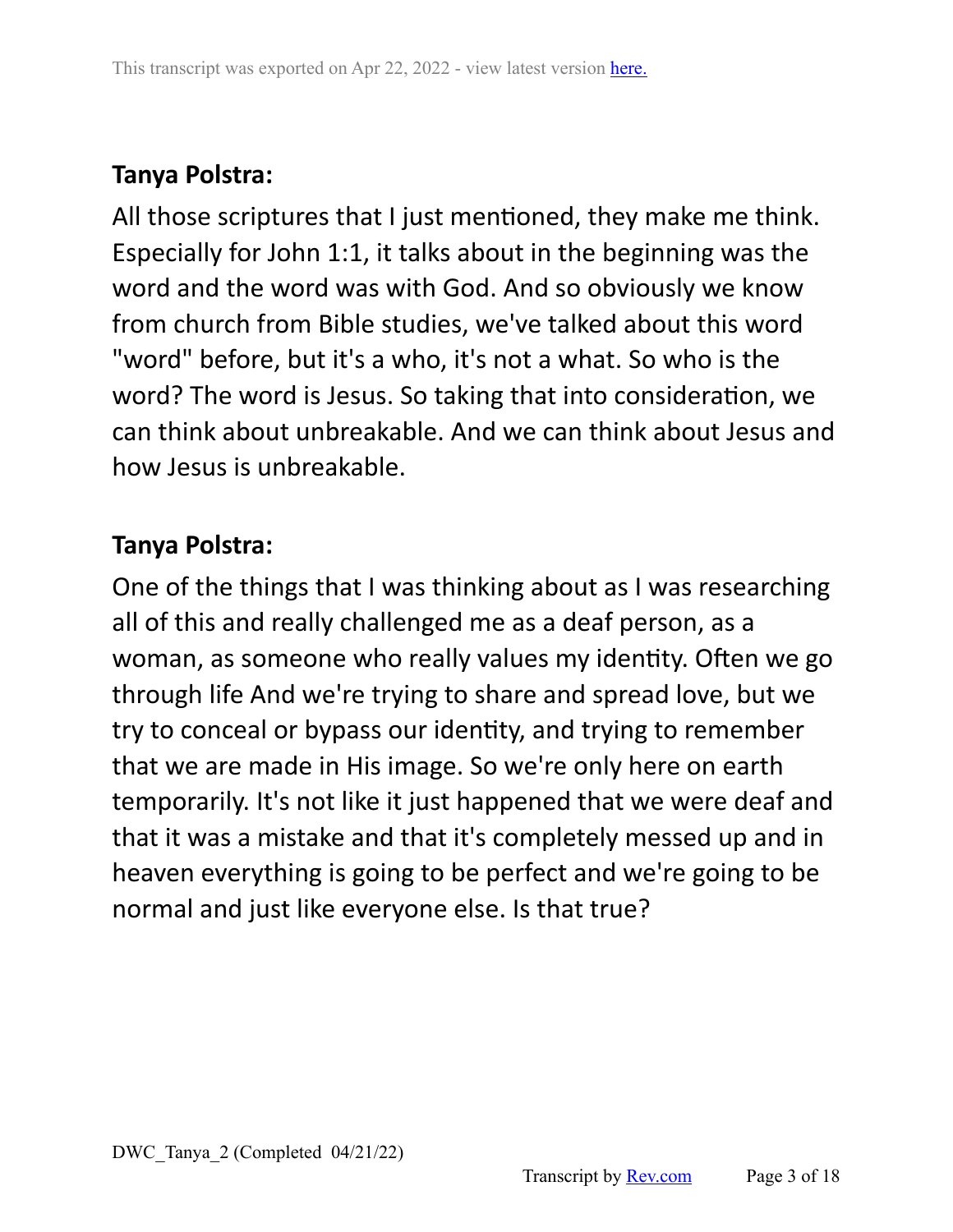When you're reading the Bible is that really what's going to happen? God had a purpose in creating us in His image. That means that while we are here, we are to be in relationship with Him. We're to get to know who He is and what His purpose is from the beginning to end, what it looks like. We are to walk in clarity to be able to show others love. Our first goal here on earth is so simple. It's to be in relationship with Him to have a personal deep relationship with the Lord. That is our first goal, is to be in constant communion with Him, to feel His heartbeat, to feel His pulse and not to be disconnected from that. But to be close to His heart, close to His character. It's a personal relationship with the Lord.

### **Tanya Polstra:**

Our second goal and our way to live here on earth is to be in a relationship with other people. People. People. That's not a new concept or a new idea. That's been part of His character from the beginning, even from the Old Testament to the New Testament, it is so abundantly clear that we are to love the Lord our God with all of our heart, mind, and soul. That's first. Our second priority is to love other people, to love our neighbor, to show love, to teach, to encourage, to help others seek a relationship with Him and to connect to others. Not only to say, "Oh, I have my relationship with the Lord. You have yours. You just focus on yourself." That's not part of His plan and His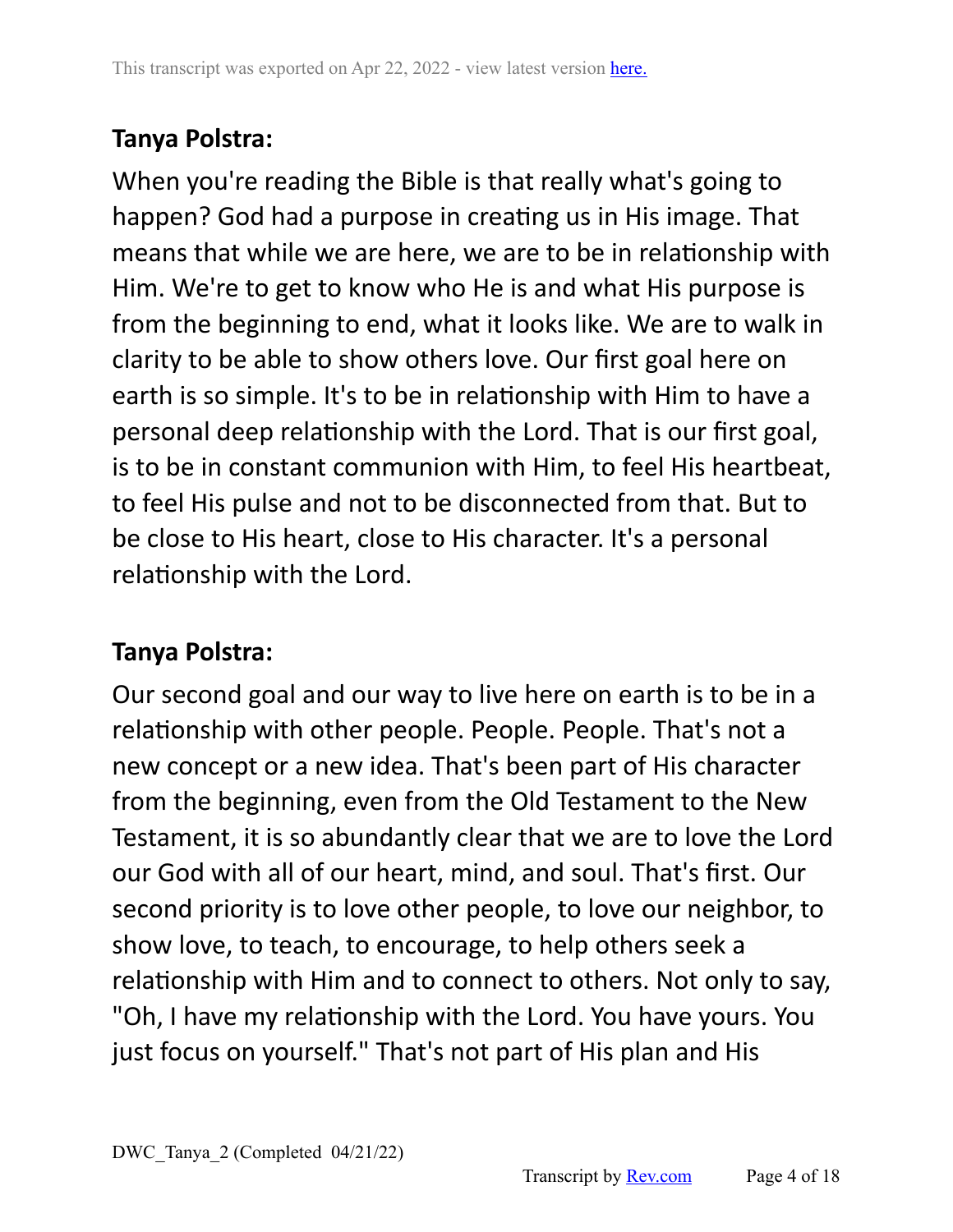purpose. His purpose is for us to love Him and then to be together in community and unity.

### **Tanya Polstra:**

So I want to ask you, as deaf women, we have experienced unity. We've seen this community come together in care and love. If someone's sick, we're saying "Sure, here, let me bring you a meal. Let me bring you soup. What can I give you? How can I love you?" It's giving resources. Have you experienced that? Or maybe you've experienced seeing someone who's sick. Maybe it's a mental health issue. Maybe it's depression. Maybe they have feelings inside their identity is lacking. They're just having trouble. Have you tried to say, "Hey, how can I support you? How can I help you find purpose for your life?" Or do you just say to your neighbor, "Oh, it's a mental health issue." How do you respond to that situation? Which way do you go?

### **Tanya Polstra:**

Or maybe you're looking at someone in need who's poor, who doesn't have enough to pay the bills, who's so worried that their insurance is going to be cut off, that their gas is going to be cut off. They don't have any money. And they're worried about how they're going to pay bills the next day. And they hope that can survive and get to work. If we know of that situation, what are we doing? Are we saying, "Sure, here, what do you need? How can I help you meet your needs? How can I pay your bills?" There's so many different situations, so many opportunities in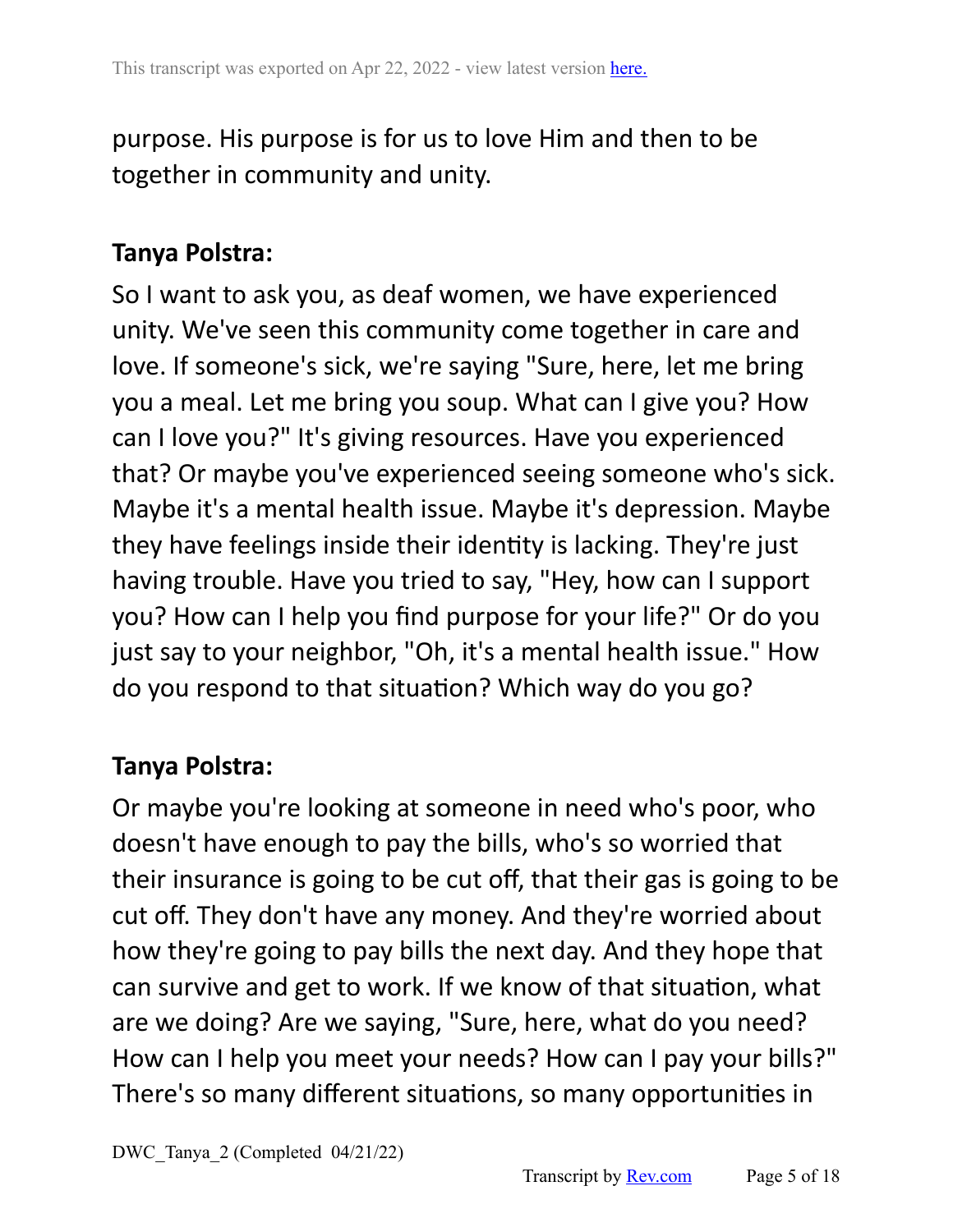life. And when it comes to His word, His unbreakable word, Jesus intended us to be His image bearers, so that we can show this belief that it's living and breathing and active. And we can show who He is.

### **Tanya Polstra:**

So I do want to address one story. It's in John 5:3-9. Let's go ahead and watch this story unfold.

#### **Tanya Polstra:**

(silence)

### **Tanya Polstra:**

When you watch that story, I really want you to think about it. Jesus looked at this man who had been laying there who couldn't move for 38 years. 38 years. And he wasn't alone. There were other people there. There were so many other disabled people there that were watching and waiting just like him. He was near the water. And just for some cultural context here, when the water started to stir and move, it was like everyone had this hope of healing and they would jump in the water. So at that time, that was the tradition.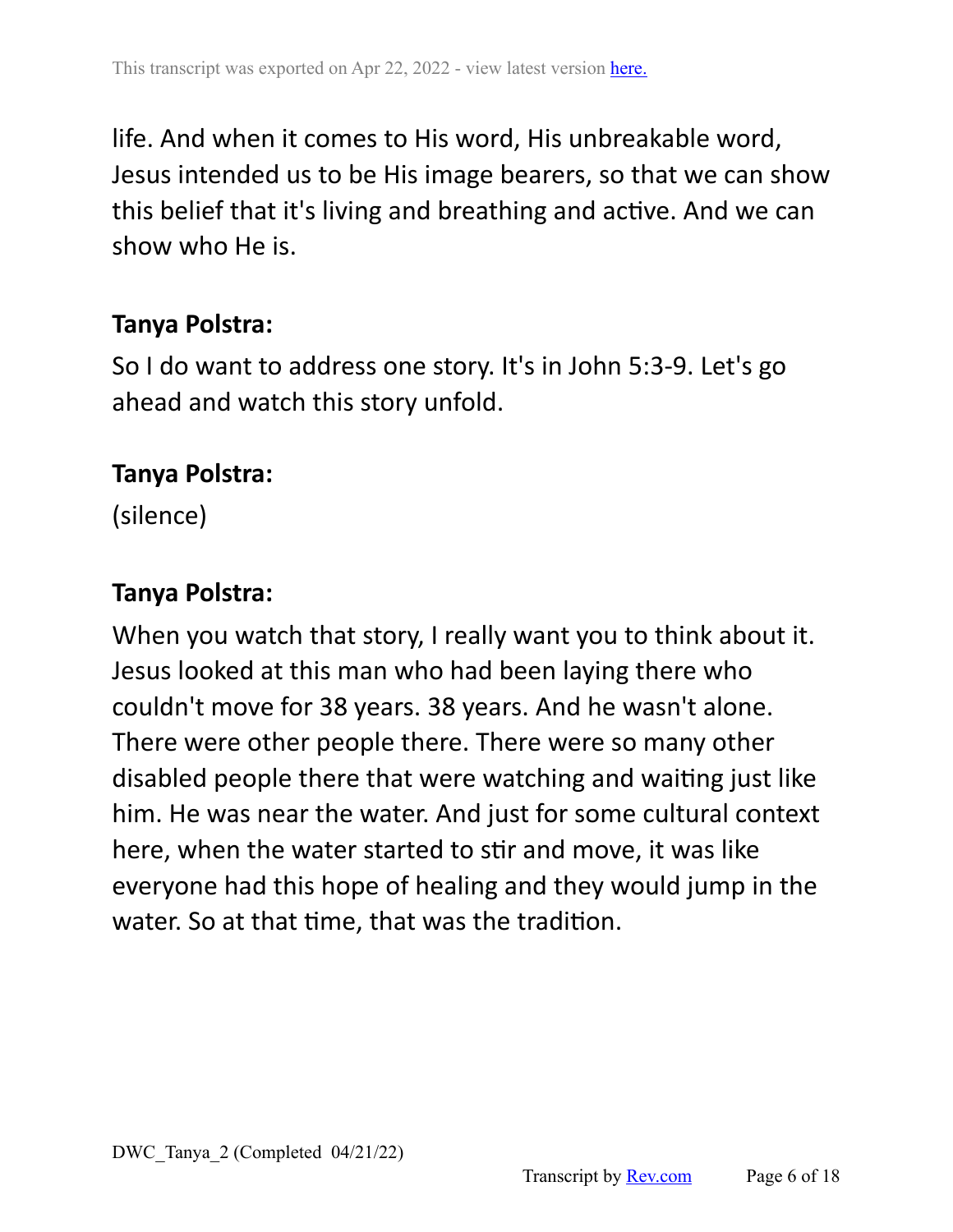So Jesus came and He saw this man and He didn't see his condition first. He saw his soul first. He went over to this man... And I want to back up for just a moment. For 38 years, where was this man? He was in a synagogue. And this wasn't a new concept. He had heard of Jesus before. It's not like he didn't know who this man was that was coming to ask him a question. He had heard of Jesus. Word had gotten out about Him. And if you look at the Bible story, typically how Jesus approaches people with disability, they already know of Him. They've heard of the miracles He's done. So there were teachers, but this disabled group of people were not allowed into the same area. They were considered unclean. And so the disabled people would be on the outskirts and would be allowed to listen to the teaching and the preaching that was happening of the word. So they'd be able to listen.

### **Tanya Polstra:**

So when Jesus comes over to this man, He asks him, "Do you want healing?" What's the man's response? His response is, "I'm stuck. I can't. I've tried crawling my way in. But I can't. Other people get there first." That's his response. He already knows Jesus has done so many miracles, but still his identity is tied to his own experience. He's not thinking of himself as an image bearer. In the Old Testament, you can remember that even Moses had this idea when he was going to the Pharaoh to get the Israelites out of Egypt, Moses kept begging the Lord, "I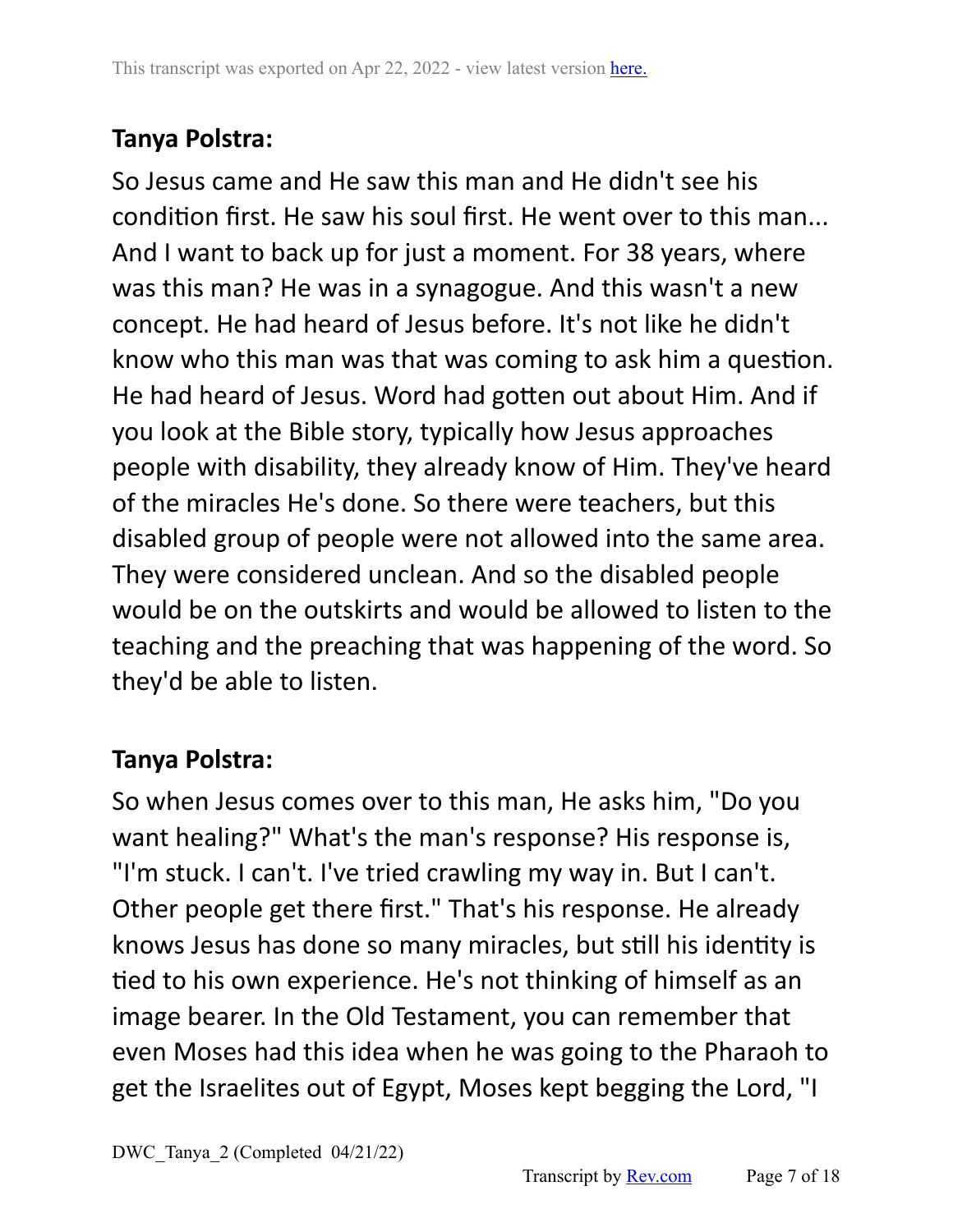want to see your face." He kept asking for that. And God kept telling him, "You can't. You can't see my face. But I will walk in front of you." So it's the same concept with Moses begging and begging and begging to see God's face.

### **Tanya Polstra:**

Now this man for 38 years, he's there able to see God. He sees Jesus and still he hasn't connected with Him because of how society sees him, how society has told him that he's nothing. This man, his belief was, "I'm stuck. I'm stuck and I can't do anything." Jesus' response, is it, "Oh, it's okay. You can do it." Is it codling? No. He says, "Get up. Pick up your mat. Walk. I'm giving you the responsibility to do something." Jesus is not looking at his disability only. He's not focused on that. He's not focused on the condition. He's looking at this man saying, "Look, I made you. I am the master artist. I made you. I have so much planned to you. You have so much to offer the world. You have so much that you can do."

#### **Tanya Polstra:**

Jesus is trying to say, "Get up and do it." He's not trying to say, "Oh, I've created you. You can do this, this, this, this." No, he's saying, "You, get up. Walk. I've given you gifts to offer the world." And typically on the Sabbath, you were not allowed to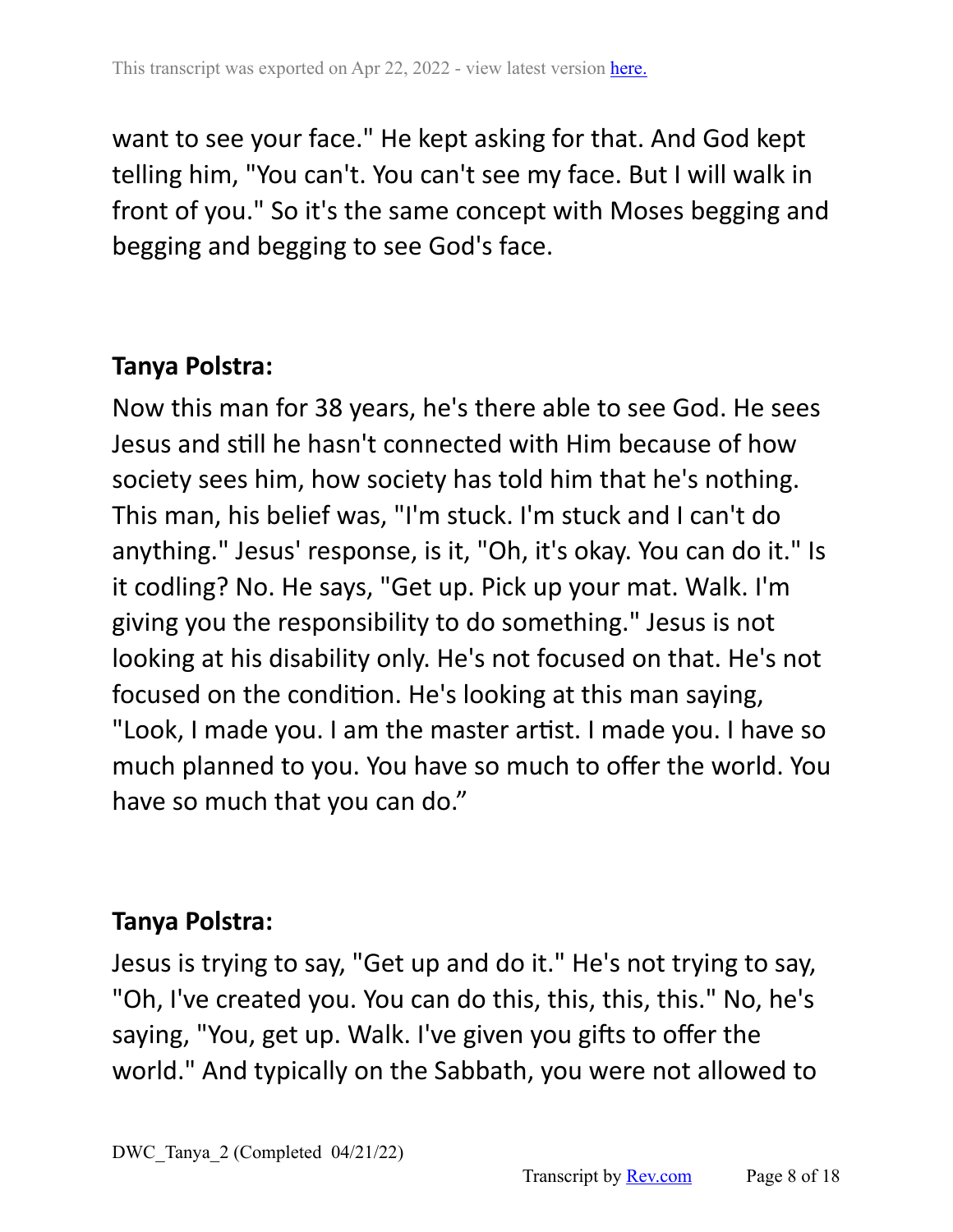do any type of work on that day. But still people noticed what Jesus did, that he had gotten up and he had walked, instead of saying, "Hey, what can this man share with us?" So I'm trying to explain how can this apply to us.Again, unbreakable, who Jesus is, that's part of His identity is unbreakable. So if we trust and we have a relationship with Him and a responsibility to learn from Him, we can love our sisters. We can see how they have of needs and try to come together as a community to show clearly how Jesus would respond, to have this connection and show others who He is through us.

### **Tanya Polstra:**

I have something else to show you. What do you see here? It's a quarter. When I look at this quarter, obviously I know what it's called, it's a quarter. And if I were to ask you, would you identify this quarter as heads? Or would you identify it as tails? Which would you say is the number one identity of this quarter? What's the key representation of a quarter, heads or tails? They're both equally important, right? Heads represents the quarter. Tails represents the quarter. Both of them are equally important. We can apply this same metaphor to who we are. We are made in His image. We are His image bearers. We're His daughters. The other side of the quarter, for example, heads, we are Christ's children. We are His daughters. We are representing Him to other people. We are following Jesus. It's in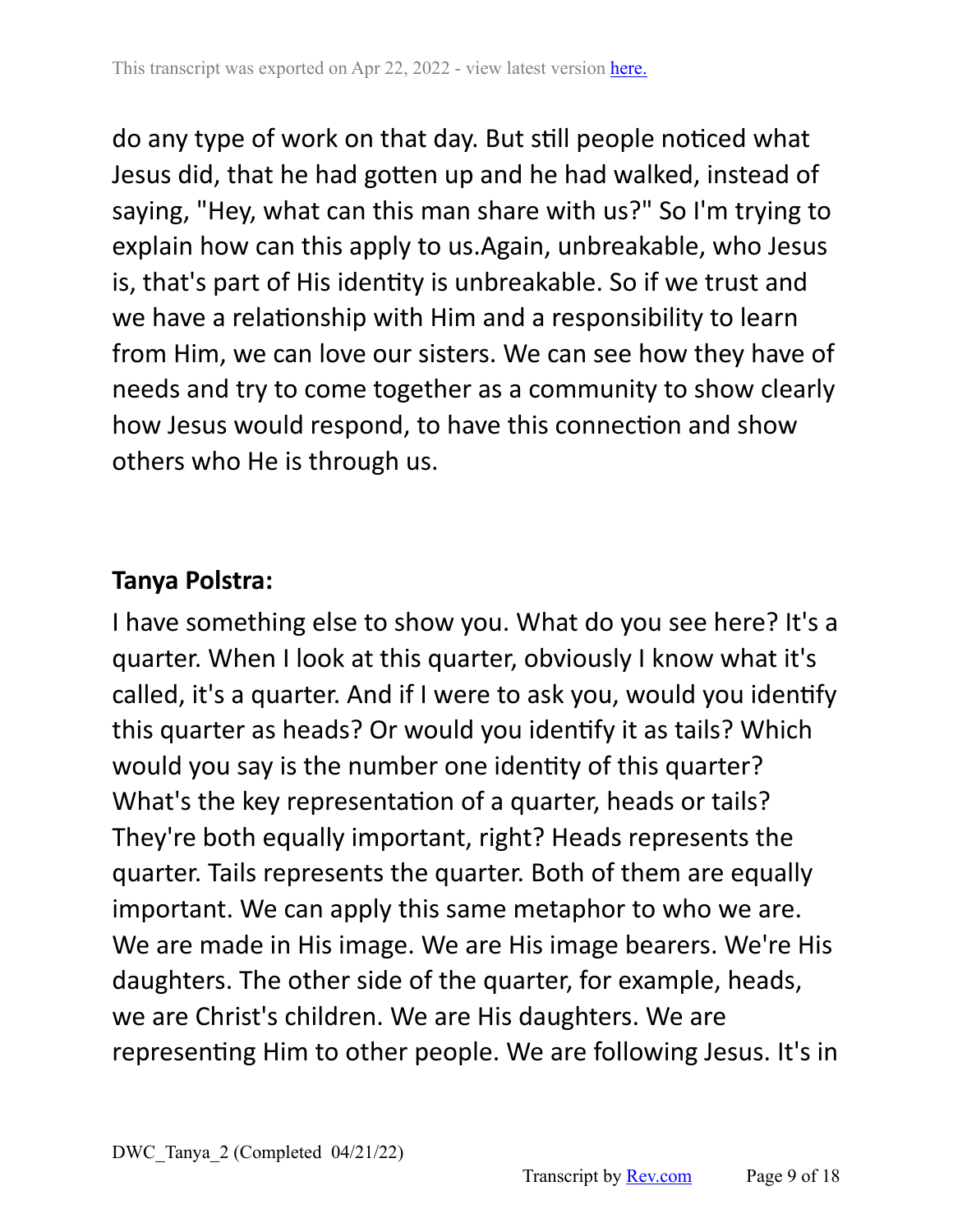### how we walk, how we talk, how we go about our daily activities.

#### **Tanya Polstra:**

Now the tails side of the quarter, that's our deaf identity. He made us. He gave us what we can use to go out to the world and show who He is. We can show the world who He is through sign language, through our identity, through our life, through our thoughts and our feelings, how we act, how we sit, how we eat, how we breathe, how we use our voices. Everything has been given from God. There is no mistake in how He created us. Our identity has two sides. We are His. We're made in His image. We're His image bearers.

#### **Tanya Polstra:**

So I do work as director of Silent Blessing Deaf Ministries, and I work with families of deaf and hard of hearing children ages 0 to 10. So about birth to fifth grade. And there's one other organization, Deaf Teen Quest, that focuses on teenagers, on middle school, high school, that age group. But my focus is on babies and little children. So I typically talk to parents. And a lot of times they've had a lot of negative influences and they think it's never the parent's choice... I mean, it's never the parent's choice for their children to be deaf.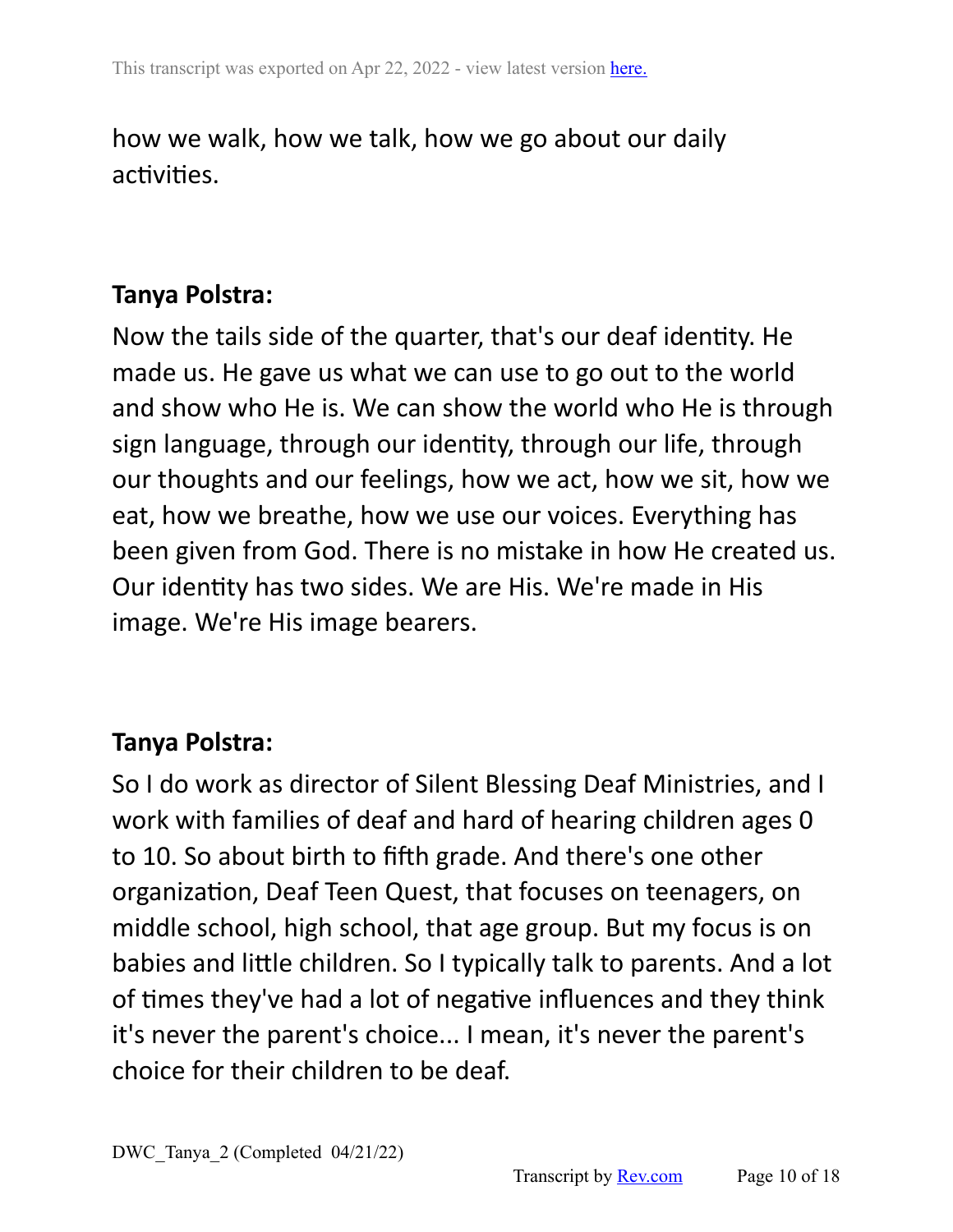Typically, if a mom has a daughter... In this specific situation she was four years old. The first time she held her daughter, of course, she had some grief. She had had this image of her child's life and it was blown to pieces. She was thinking, "What can a deaf person's life look like? Can there be success? Are there other deaf people out there?" All these questions would be buzzing through her head of she has thing to compare it to. She has no idea of what a deaf person's life looks like. And so of course, she's going to go through feelings of, "What do I do? There's so many questions."

### **Tanya Polstra:**

So in this situation, her daughter was four and she had questions. And she thought that speaking and hearing were very important. They were the top priority. So in this ministry, she decided to contact us. And she said, "Yes, I'm a believer. I follow Christ. But for my daughter, she's deaf. And I just don't know..." She started sharing her emotions and she started sharing her thoughts and her overwhelmed feeling of just saying, "It doesn't make sense. I don't know what to do." And she wanted more answers. She wanted the truth. So I sat there and just listened to her for a while, and listened to her walk through her feelings. And I tried to tell her, "We have so many resources. There's sign language. There's so many options."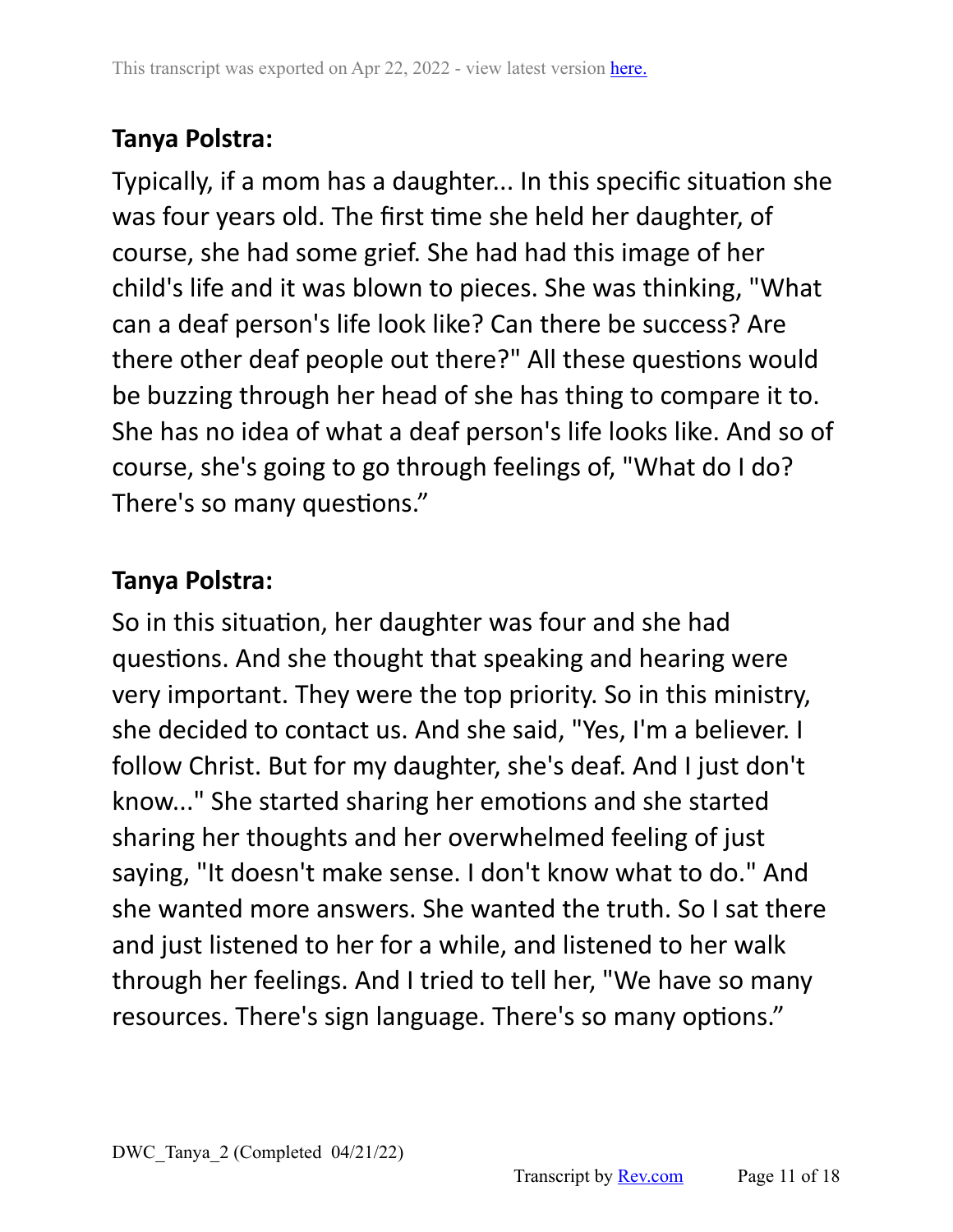And it was like talking to a wall. She couldn't understand. She kept thinking that if she went the route of sign language, her daughter would be delayed. And so she had already made this decision and it was like I couldn't tell her anything. It wouldn't go through. And she hadn't really met a deaf adult before. She hadn't been able to see what a successful story looks like. And she couldn't understand what her daughter could grow up to be as a deaf individual. And I tried to tell her, "I understand. I'm a mother, too. I have children." So I decided to go another route. I said, "Would you mind taking a break for 30 minutes? I'm going to go to the store and come back." She said, "Okay."

### **Tanya Polstra:**

So I went to the store, I collected a few different types of pop and I brought them back. And I sat down in front of her and I said, "Okay, so if you go to, for example, a state fair or a bazar, or any type of event like that, if you decide that you're thirsty or hungry, where do you go?" And she said, "Oh, I would go to the different tables that they have set up in the booths. I said, "Sure. You know that they're selling food and drink. You know what that looks like. Okay. So if you go and you find a table and they only have four types of soda, they have four types of pop. They have Sprite, they have Coke, they have Pepsi and they have Dr. Pepper. That's it, just four. If you look at those four, you would say, 'Oh, I already know that there are so many more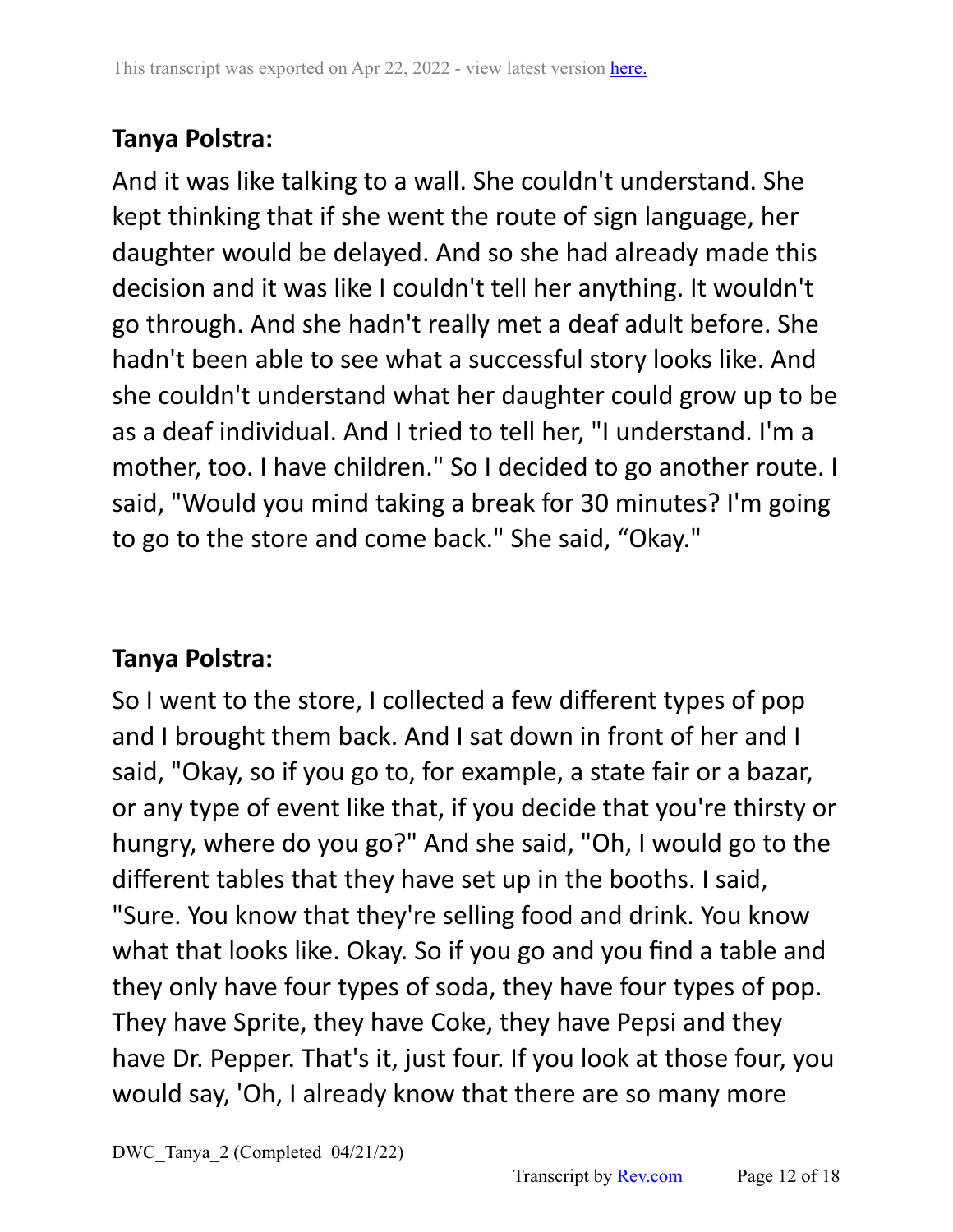options out there. There's so many options of pop.' But this specific booth has four options. So would it make a difference if you had never seen pop before in your life? You had never seen soda, you had no clue what it is? If you looked at that booth, would you believe that there's only four types of pop out there?" And she said, "Yes."

#### **Tanya Polstra:**

I said, "Okay. So if I have a table now, and I put out a whole bunch of different types of pop, if I put out Coke, Pepsi, zero sugar, all these different options. And now you would understand a little bit more of the background." And I tried to explain to her more of how... She feels stuck, she doesn't want to teach her daughter sign language. And I tried to explain, "That's like having Coke and Pepsi. You feel like those are your only options. And that's it. So I really want you to look at all the other varieties here, all the other options, maybe 10 or 11 different sodas." And yes, I spent some money in this analogy. But I really wanted her to understand that Coke is something we see every day. Pop is something we see all the time. So you can understand this image and trying to relay to her that that's our resources for deaf children.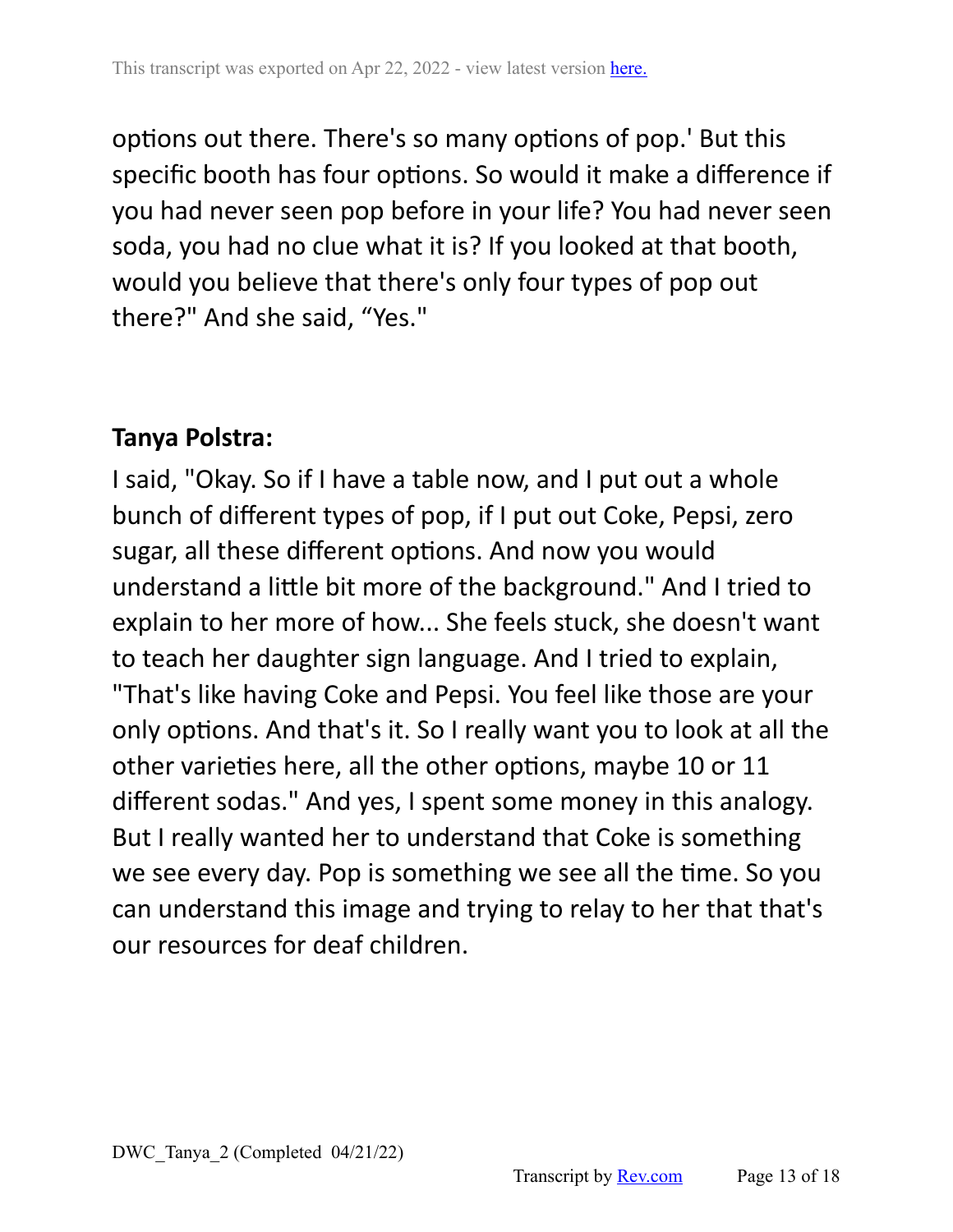We have so many resources available. It's not just two. You don't only have two options. You have so many options. And you're only looking at two. And in that moment I could see in her what's called a paradigm shift. She could finally start to see more of what's going on. And so I could have more of a discussion with her. And it's similar to diamond. A diamond is beautiful. It's so valuable. It's expensive. One small diamond, there's one out there that's worth \$83 million. And we are His image bearers. There's no price on us. There's no value set on us. We're invaluable. So at that moment, when I was speaking with this mother, talking about a diamond, how do you form a diamond?

### **Tanya Polstra:**

About a hundred miles under the earth, there's heat and there's intense pressure. And it compresses until finally it burst up out of the earth and that's how diamonds are made. But first the diamond has to go through this intense pressure and heat. It's uncomfortable. It's not pretty. It's a rough process. There's a lot of emotions involved. There's a lot of trying to get out assumptions and go through different options and what it looks like for her daughter to be part of our community.

### **Tanya Polstra:**

Jesus saw this man. He saw his soul first, not his condition first, not his disability. We need to be the same. And we need to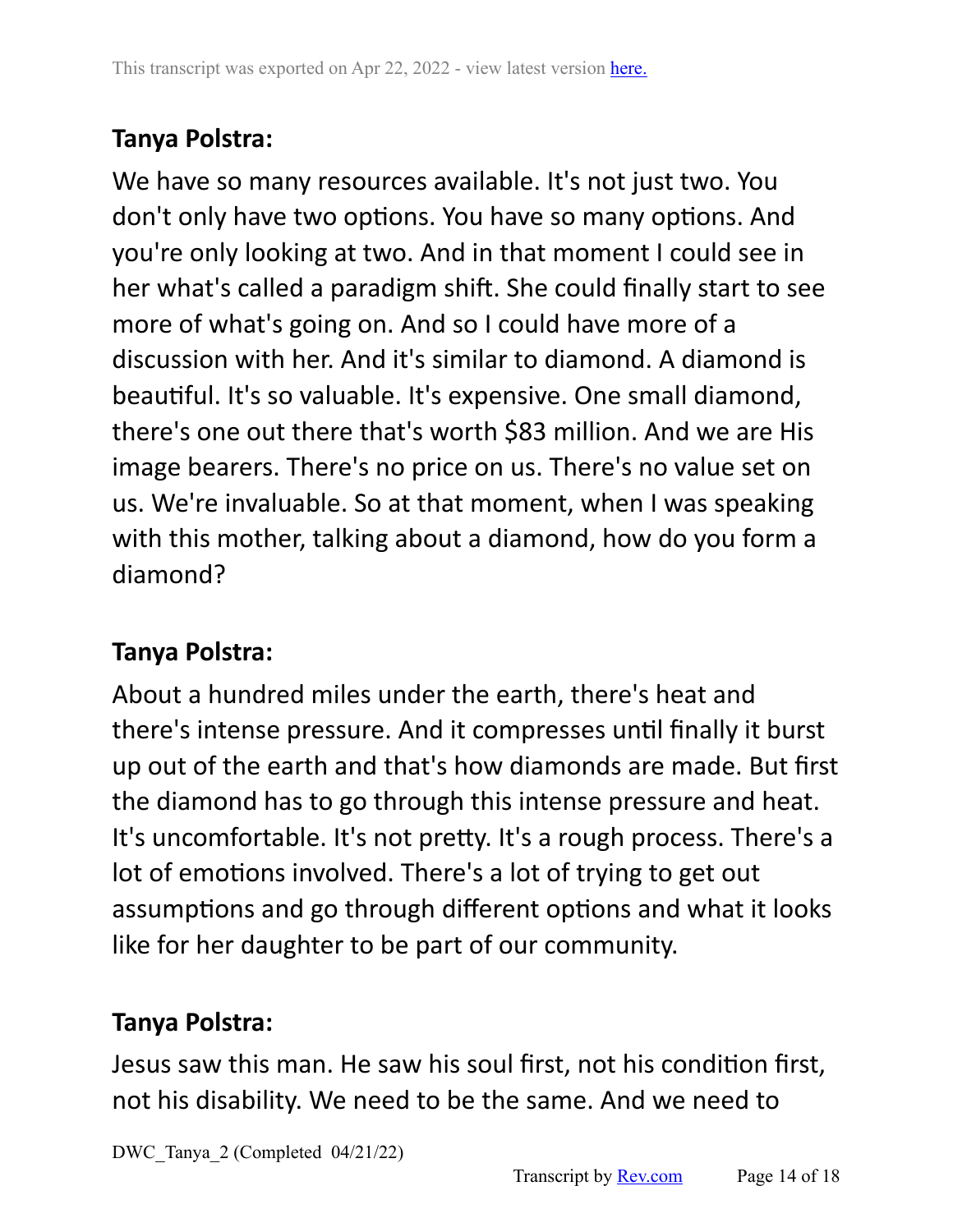show His image because Jesus is unbreakable. He has made us. That means that we need to show His image and who He is and point others to Him. We have so much to offer. Use your gifts, use your skills, use whatever you can to invest in the community around you. The deaf community has a purpose. We need to include these children who are isolated, these parents who are searching for truth, parents who are still in the process of grief, children who still feel isolated, feel like they're sitting in a classroom and they have to work so hard to understand anything and they're exhausted and they don't know to do.

### **Tanya Polstra:**

There are so many deaf children who hide their identity, but inside they are hurt and they are traumatized. Even teenagers. A lot of them are trying to find their place. They feel like they have no connection with deaf, no connection with hearing. They feel like they're not good enough and they don't fit in. A lot of them are continuing to deny their identity. A lot of us are continuing to deny identity as image bearers. Instead of saying that we're fine and just talking with our own little group, signing with our own little group and not including others, how far is that going to get us? We need to notice and we need to be brave and be together.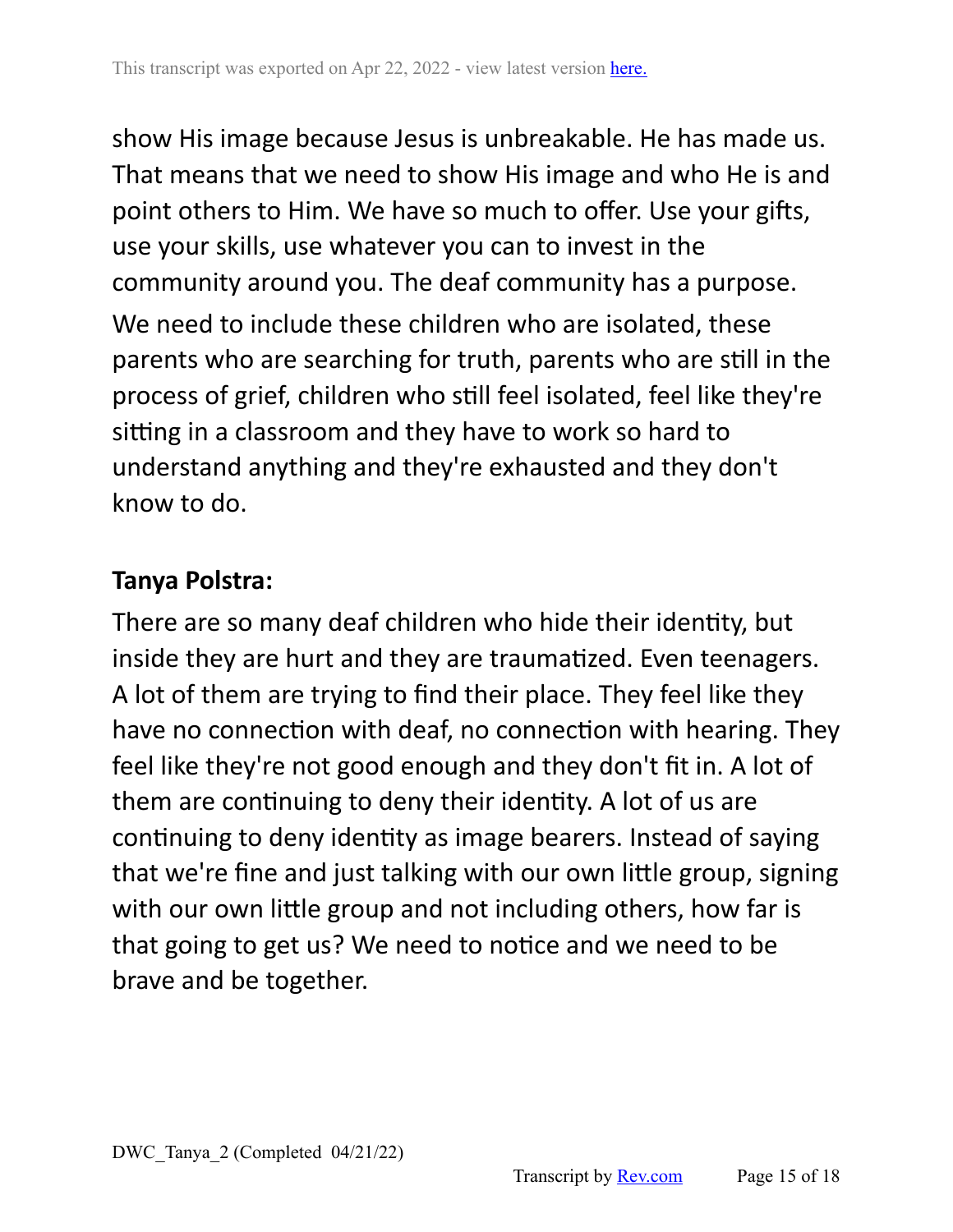God is unbreakable. He created us and He's requiring us to process healing and to process trauma. It starts with heat. It starts with being uncomfortable and pressure and tears and going through trauma and seeing all that has happened. We need to be in relationship with the Lord first so that we can share His love with others, so that we can cherish others who are sick and who need care, and so that we can pay for others' bills, so we can invite people into our home, so that we can care and take care of others.

### **Tanya Polstra:**

The last point I wanted to make before I wrap up. I'm going to go ahead and read from the notes that I made. Jesus is at work in you. Your life is invaluable. It is so precious and it is unbreakable because the Lord is in you and He loves you and cherishes you. It's just like an artist. We're artwork that people can look at in a museum. You can see the skill of the paint, the brushstrokes, every part of the artwork. It shows the artist. You can look at it on the wall and see the skill, the intense skill of the artist. We are His artwork. Each little brushstroke, each little line, all the color together, that's what makes us. It is so beautiful. The plans that God has for us are to do good works. Just like in Ephesians. It talks about, "We are His workmanship." We are here to do good works. That's what He wants to see until the end.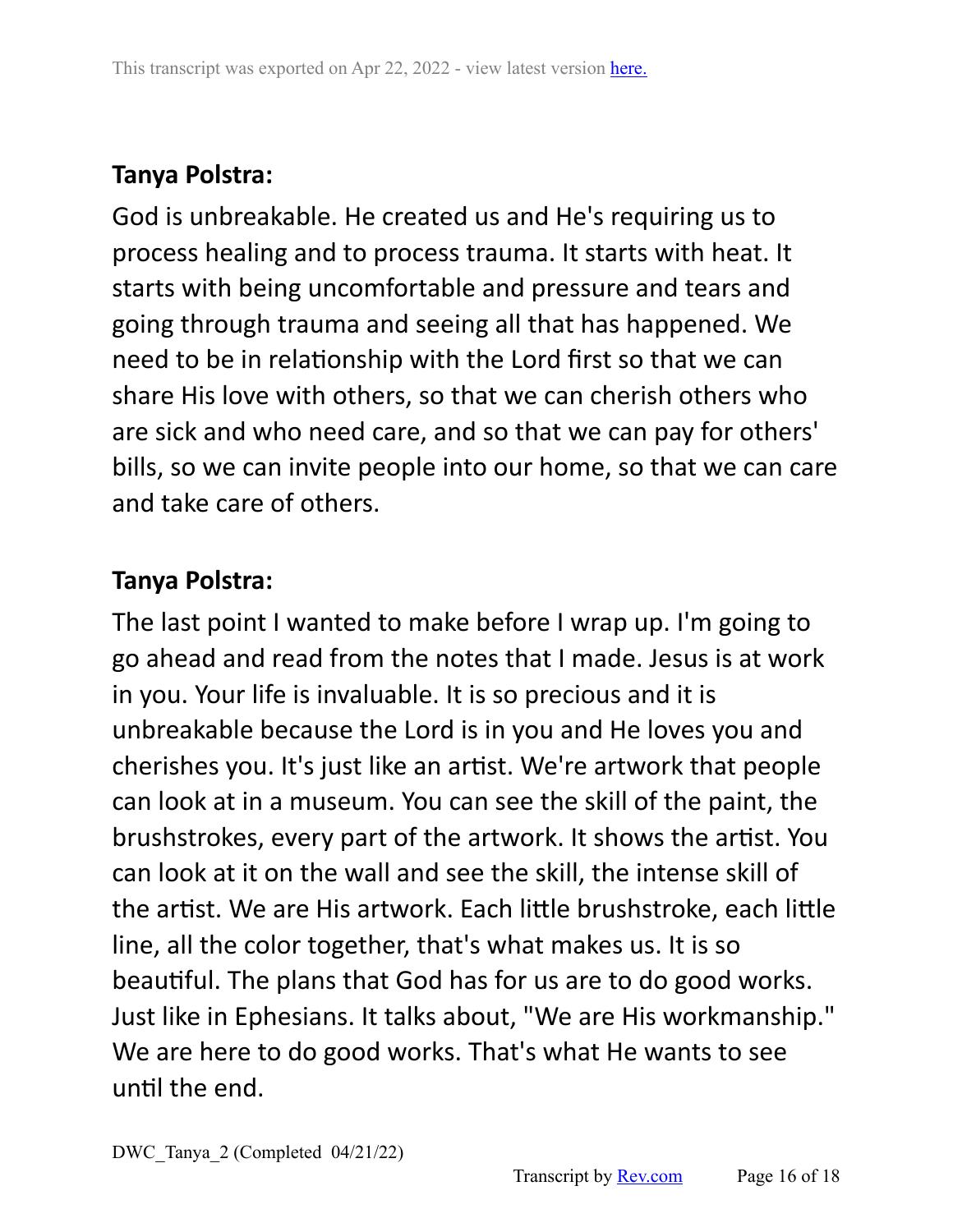Maybe you feel like you're looking back and you're remembering that trauma in the classroom, at home, that internal struggle of feeling like, "Am I worthy? Am I worth anything? Am I loved? Am I valued? Can I find people that will understand me? Can I find people to be in relationship with?" The answer is yes. Yes. When you see a quarter, remember we are His daughters. We are His image bearers. We are in relationship with Him. He is part of our identity. But also we are deaf, hard of hearing. That's part of our identity as well. Well, maybe you're deaf-blind. There's such a beautiful variety. We live in this gloriously, diverse world, and God made us that way.

### **Tanya Polstra:**

And in the future, when we are finally all in heaven together, we will be able to sign His praises. That's in Revelation. You can see that this celebration will take place. We'll see God seating on the throne. The one who saved us, Jesus Christ, He'll be on the right hand of the Father. What a glorious moment. We'll be able to see the one who saved us, who came to earth and was crucified for us in our place. He took our punishment. We'll be able to express in our identity, in our language, we'll be able to express and we'll be able to see and experience everyone else doing that at the same time, all the different languages from all different cultures and countries coming together in harmony. Imagine that. That's God's heart. What an amazing day that will be. He has made us that way.